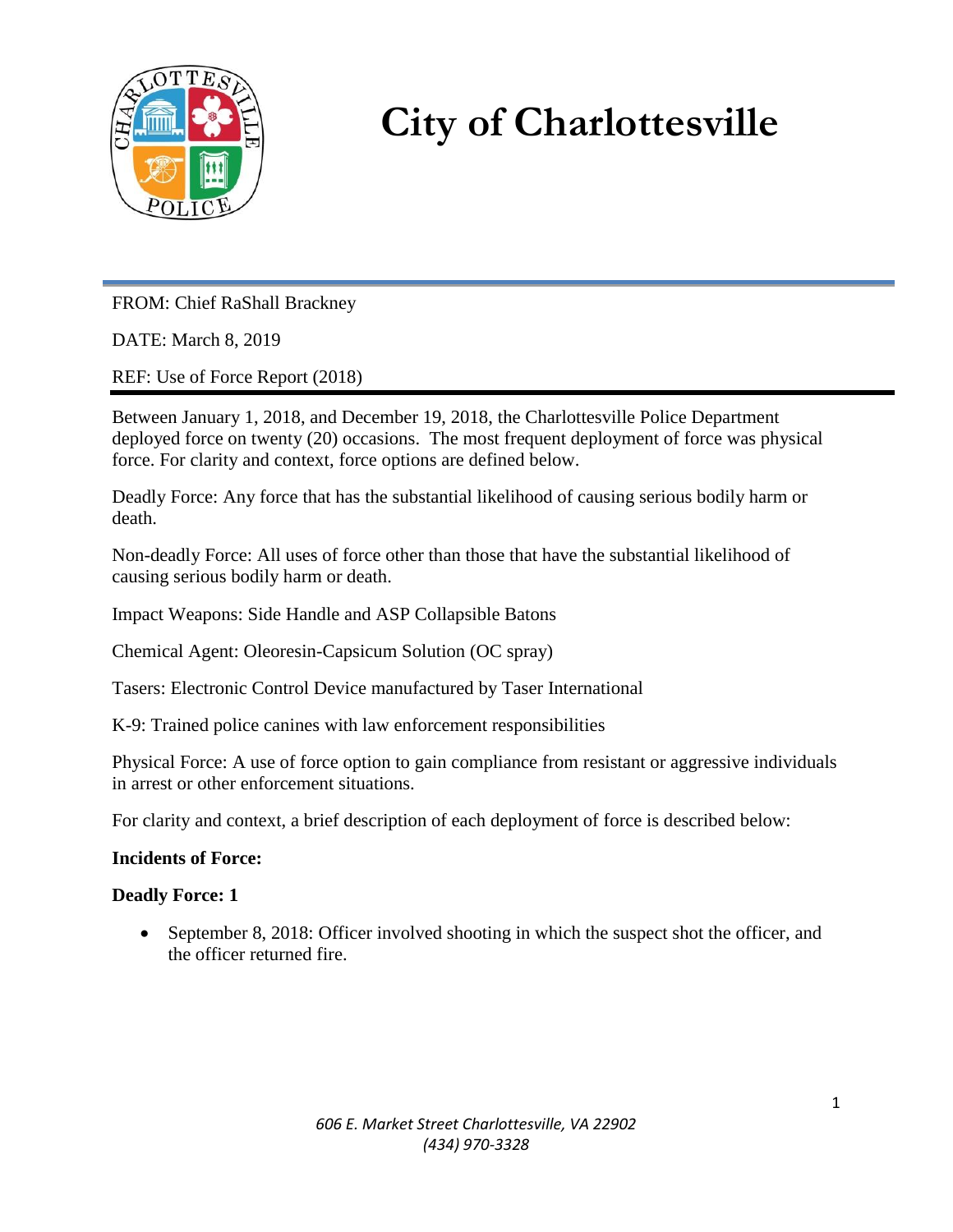# **Incidents of Force (Continued):**

### **Impact Weapons: 1**

 April 11, 2018: Officer deployed his ASP on a suspect who was reported to be disorderly and in possession of a gun.

### **OC Spray: 0**

None

#### **Taser: 3**

- March 11, 2018: Officer deployed his Taser on suspect involved in a felony (domestic) who attempted to flee.
- April 11, 2018: Officer deployed his Taser on a suspect who was reported to be disorderly and in possession of a gun.
- September 1, 2018: Officer deployed his Taser as he encountered a disorderly male involved in a stabbing.

#### **K-9: 0**

• None

# **Physical Force: 15**

Take Downs (10) Hands on (4) Knee Strike (1)

- February 2, 2018: Disorderly person lunged at a witness. Officer took the suspect to the ground.
- March 22, 2018: Suspect attempted to flee from arrest. Officer took the suspect to the ground.
- May 30, 2018: Following up on a domestic assault and abduction case, the officers encountered the suspect who attempted to flee. The officers took the suspect to the ground. In addition, while receiving treatment from a rescue unit, the suspect attempted to flee a second time, and again was taken to the ground.
- June 6, 2018: Search warrant executed at a residence, a juvenile was detained and handcuffed during the detention.
- June 18, 2018: Officer attempted to take a suspect into custody for domestic violence. During the arrest, the suspect resisted and was taken to the ground and handcuffed.